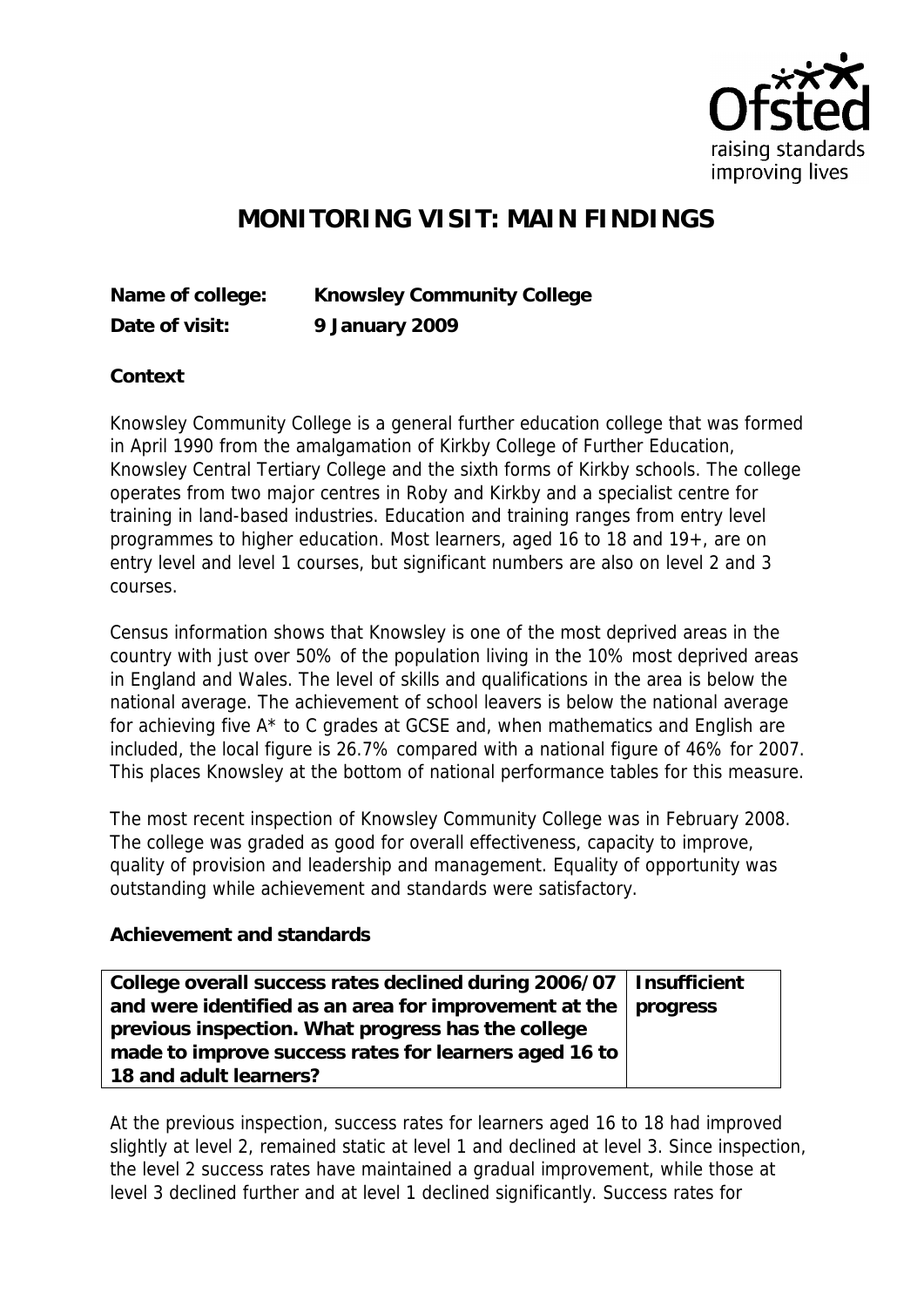

learners aged 16 to 18 at levels 1 and 3 are now well below national averages for colleges of a similar type.

In 2006/07 success rates for adult learners increased at level 3 but showed a marked decline at levels 1 and 2. The improving trend at level 3 has been maintained with success rates now 7% above the national average. Success at level 2 remains static and some 11% below the 2006/07 national average. Level 1 success rates have further declined and are now significantly below the national average.

In 2006/07 the overall success rates for long programmes in all but two sector subject areas were below their equivalent occupational national average, some significantly below. This improved in 2007/08 with success rates in five sector subject areas now above national averages.

Since inspection the college has implemented a number of initiatives to improve retention, achievement and success rates. The college has increased the number of operational managers with responsibility for monitoring and supporting course quality and performance. In general education comparative in-year retention has improved from 90% for 2007/08 to 95% in January 2009. Many curriculum areas have reviewed and changed their curriculum offer, with rigorous attention paid to entry requirements and the guidance and information learners receive during recruitment. Some curriculum areas have increased tutorial time, reduced group sizes and promoted a greater emphasis on additional support for assignment work together with a greater focus on supported virtual learning.

The college has removed many underperforming courses and managers closely monitor those remaining. The college has invested in electronic systems to monitor learners' performance. The new electronic learner monitoring system is linked to attendance monitoring systems and identifies achievement targets for all aspects of the learner's course. Learners at risk of not achieving their attainment targets are colour coded for the level of risk, with reports sent automatically to tutors and curriculum section managers for actions to be identified and implemented. However, the system does not record if learners are achieving in line with their attainment potential.

| What progress has the college made in improving key   Insufficient |          |
|--------------------------------------------------------------------|----------|
| skills success rates?                                              | progress |

At the time of the previous inspection, key skills success rates had declined significantly over the three years prior to 2006/07 and were very low for both learners aged 16 to 18 and adults, particularly for numeracy. Key skills success rates improved by only two percentage points in 2007/08. The college has completed a comprehensive evaluation of key skills provision and taken further action to bring about improvement. The college has raised the profile of key skills through improved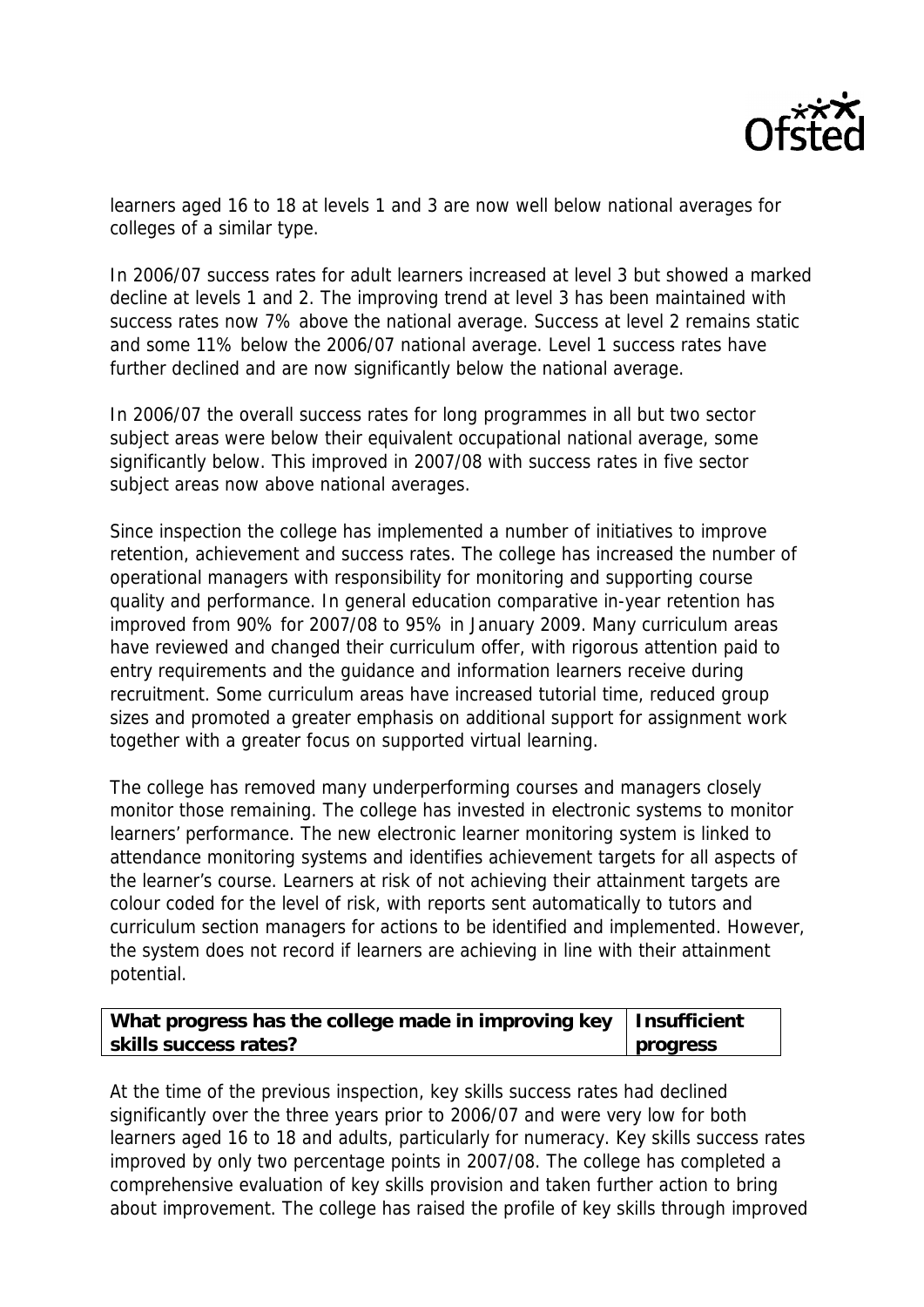

and dedicated accommodation and changes to timetables including increased time for application of numbers, and combining communication and information technology as one session. Curriculum section managers are now responsible for key skills performance within their areas helped by two newly recruited key skills monitoring and quality managers.

A new key skills database ensures that learners are enrolled only when it is appropriate to do so. The system monitors learners' attendance and progress and is being integrated with college systems for monitoring and reviewing learners' progress. Greater emphasis is given to learners' progress and achievement in key skills. Key skills tutors now provide information which is discussed with learners at their reviews. Staff development includes the opportunity for occupational staff involvement in key skills sessions and prepares staff for the introduction of functional skills within the college.

| What progress has the college made in continuing to | Reasonable |
|-----------------------------------------------------|------------|
| improve work-based learning success rates?          | progress   |

At the previous inspection, overall success rates for work-based learners were satisfactory. In 2007/08, overall and timely success rates for both advanced apprentices and apprentices aged 16 to 18 and 19+ continued to improve. They show a three-year trend of improvement and are now at or above the national average for all occupations. Timely success rates also increased for both age groups in 2007/08. However whilst the advanced apprentices aged 19+ showed the most significant increase at 30 percentage points, both advanced apprentices and apprentices aged 19+ remained below national averages.

Work-based learning provision is fully integrated into curriculum areas. The introduction of further cross-college roles has focused on ensuring greater consistency of experience and sharing of good practice. Cross-college staff development activities effectively increase staff awareness of the strategic importance of work-based learning and their understanding of its management structures and requirements.

A centralised tracking system provides timely and appropriate information. This is used at monthly performance meetings on the performance of individual learners and enables appropriate measures to be implemented to support learners.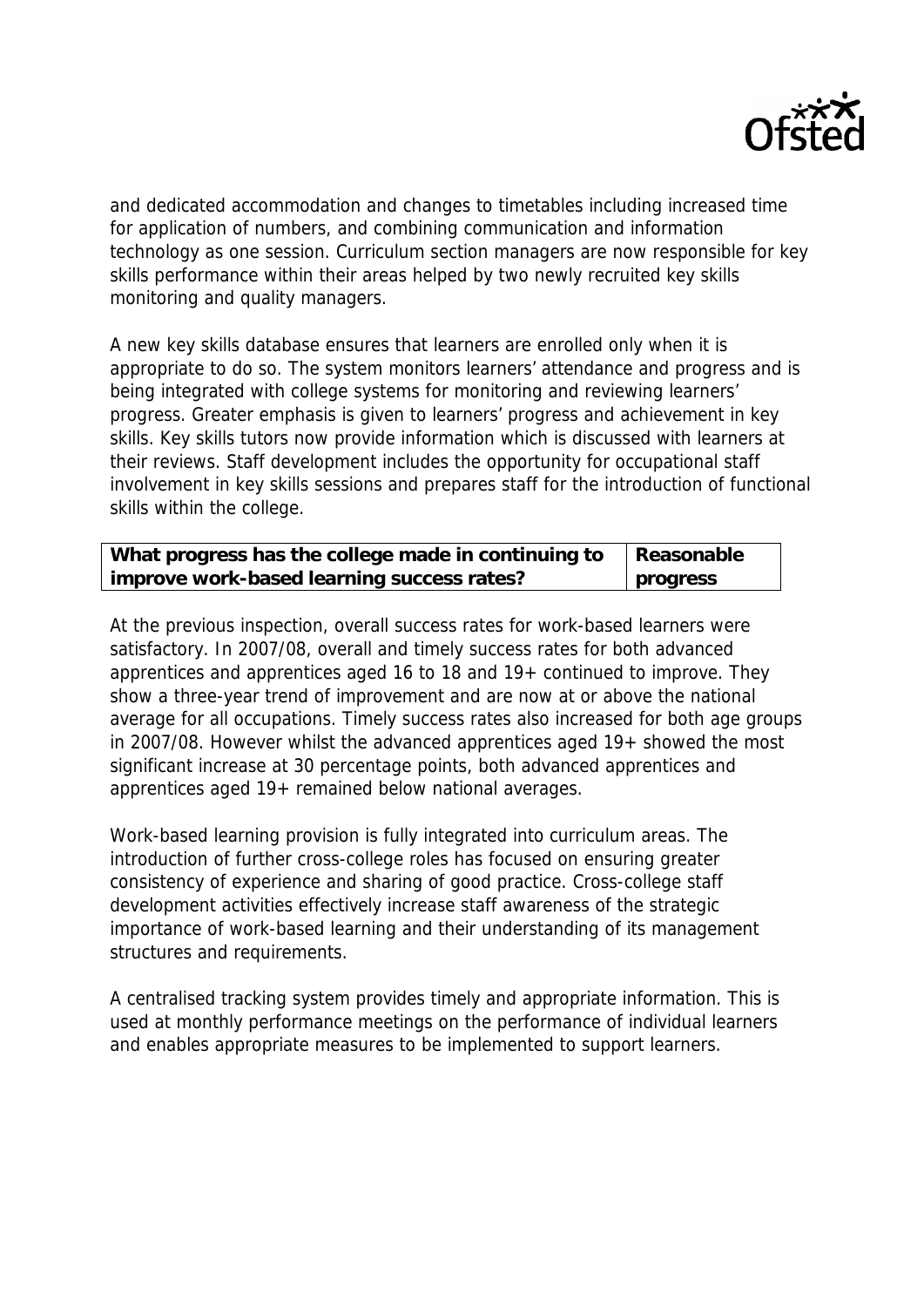

## **Quality of provision**

| What progress has the college made in further | Reasonable |
|-----------------------------------------------|------------|
| improving teaching and learning?              | progress   |

At the previous inspection, the quality of teaching and learning was judged to be good. The college's observation of teaching and learning grades for 2007/08 show that it has maintained its grade profile with over three quarters of lessons judged to be good or outstanding.

The observation of teaching and learning scheme has been refined to place greater emphasis on reducing the number of sessions judged as satisfactory. Timely and appropriate support and development is provided for tutors whose lessons have been graded as satisfactory, with opportunities for further observations to validate improvements.

Observation of teaching and learning records have been thoroughly analysed to identify common themes in sessions judged to be less than good. An appropriate range of college-wide staff development activities have been developed and are offered to address these. A wide range of approaches provide staff with good access to resources for further improving their teaching and learning sessions. Good opportunities exist for the cross-college sharing of good practice.

| What progress has the college made in developing the Significant |          |
|------------------------------------------------------------------|----------|
| enrichment programme?                                            | progress |

Since the previous inspection the college has completed a comprehensive evaluation of the enrichment offer by department, whole college and through the tutorial entitlement. Learners' views formed a major contribution. A range of additional activities, including sporting activities aimed specifically at women, have been introduced. Learners are much more aware of the college offer through well informed information, advice and guidance staff, tutors and pastoral staff. The college promotes the enrichment programme effectively through intranet advertising, posters and information in learners' personal planners.

The enrichment coordinator monitors the success of the enrichment programme by analysing the relevance of topics and learners' requests, attendance and, where appropriate, their achievements. Learners value the additionality the college provides and the college's responsiveness to their requests for new activities.

Since inspection the learner uptake of enrichment activities has more than doubled. Through enrichment activities one learner has won a place on the 'prime minister's global fellowship' as part of a community initiative.